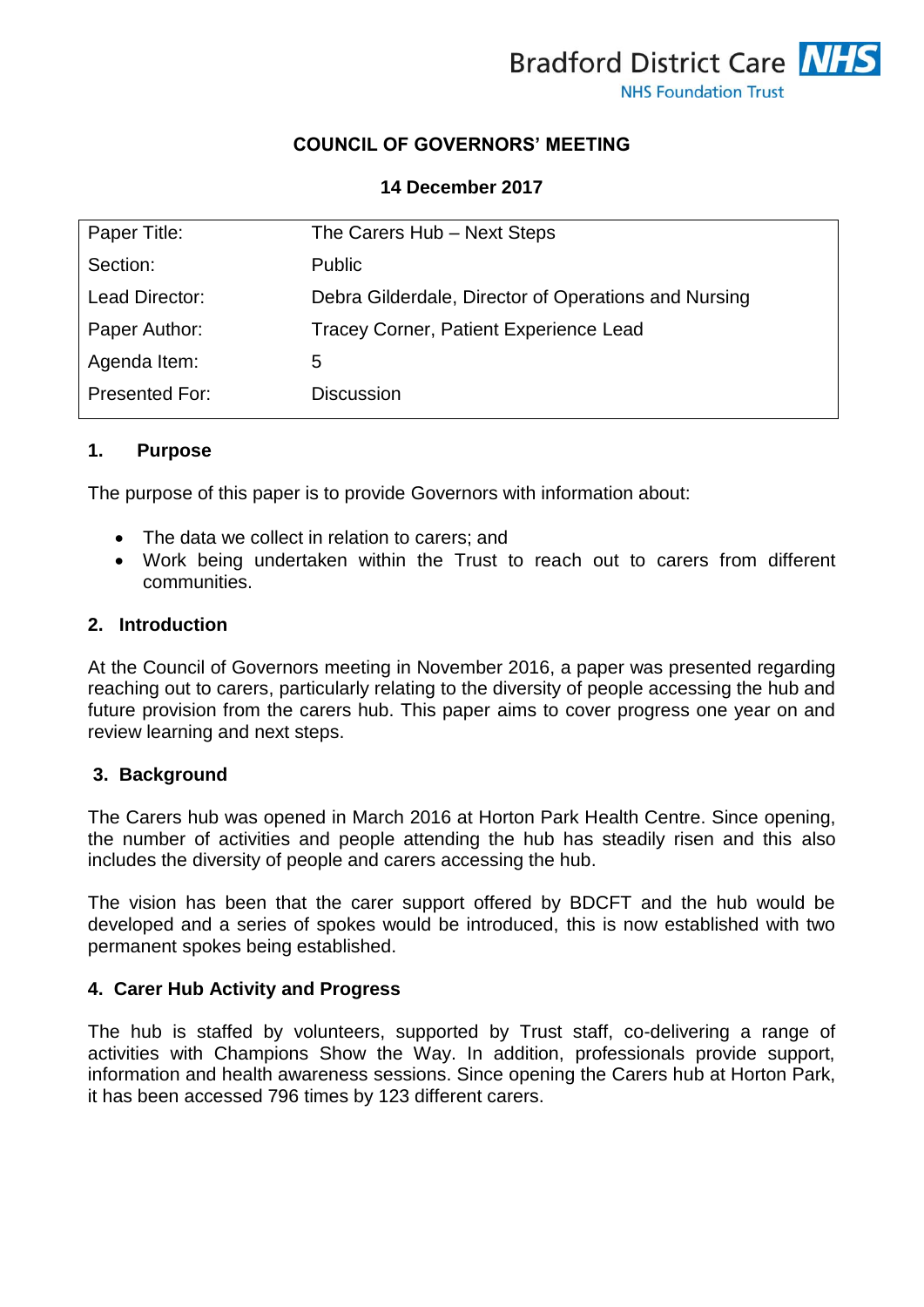| Carer Hub Activity 2016                            | <b>Nov</b> | <b>Dec</b> | Jan | Feb | Mar             | April | May       | June | July      | Aug            | Sept | Oct |
|----------------------------------------------------|------------|------------|-----|-----|-----------------|-------|-----------|------|-----------|----------------|------|-----|
| Number of attendances                              | 53         | 44         | 66  | 87  | 109             | 56    | 62        | 63   | 53 l      | 54             | 75   | 65  |
| Number<br>οf<br>carers<br>attending Hub            | 17         | 14         | 28  | 19  | 32 <sub>1</sub> | 19    | 21        | 32   | 21        | 19             | 38   | 35  |
| Number of new carers                               | 6          | 7          | 10  |     | 8               |       | 61        | 11   | 12        | $\overline{4}$ | 2    | 6   |
| Number<br>Ωf<br>carers<br>attending activities and | 46         | 31         | 59  | 78l | 98              | 53    | <b>58</b> | 54   | 49        | 49             | 67   | 61  |
| Number of telephone calls                          | 20         | 18l        | 37  | 23  | 0l              | 21    | 261       | 22   | <b>18</b> |                |      |     |
| Number of Carers added                             |            |            |     |     |                 |       |           |      |           |                |      |     |
| to the database                                    | 10         | 10         | 6   | 3   | 10              |       |           | 12   | 13        | 4              | 2    | 9   |

Attendance and activities at the Hub continues to increase and the team is actively seeking venues to develop spokes across the district. These now include:

- Half day per week session at Lynfield Mount in the Visitors Centre with 15 carers attending in the first month
- Half day per week session in Craven at Dyneley House Surgery commenced 15th November and 16 carers have attended to date.

New activities include:

- Empowered Voices delivered in conjunction with Enable 2.
- Monthly sessions from Carers Resource and Making Space to promote joint working.
- Film club.
- During school holidays the film club has included a young people's club which has been popular with up to 20 young people attending, this will continue in each school holiday with new activities being developed on request by the young people.

# **5. Reaching Out To Carers**

It has been widely recognised that one hub in Horton Park would not meet the needs of the wide geographical area of carers across the BDCFT patch.

The opening of the branches has been challenging due to reduced resources within the Patient Experience team. Despite the challenges, the team has worked hard to continue to develop support and are now opening two branches.

All carers who make contact with the hubs are offered the opportunity to join the database so we can maintain contact and share information about carer issues. We also collect general demographic information to help ensure we can monitor our performance. This includes age, gender, faith, ethnicity and disability. It remains challenging to provide carer support to all carers across the whole spectrum of our communities in the same way as it does for most services. We are actively working with our communities to try to address the challenges.

In order to better understand the protected characteristics of carers accessing support across the district, the carers group, which includes our voluntary sector partners, has agreed that we will review our monitoring processes and identified areas for further development, to ensure our recording of information is accurate and timely. This has been agreed as a key work stream for the group next year.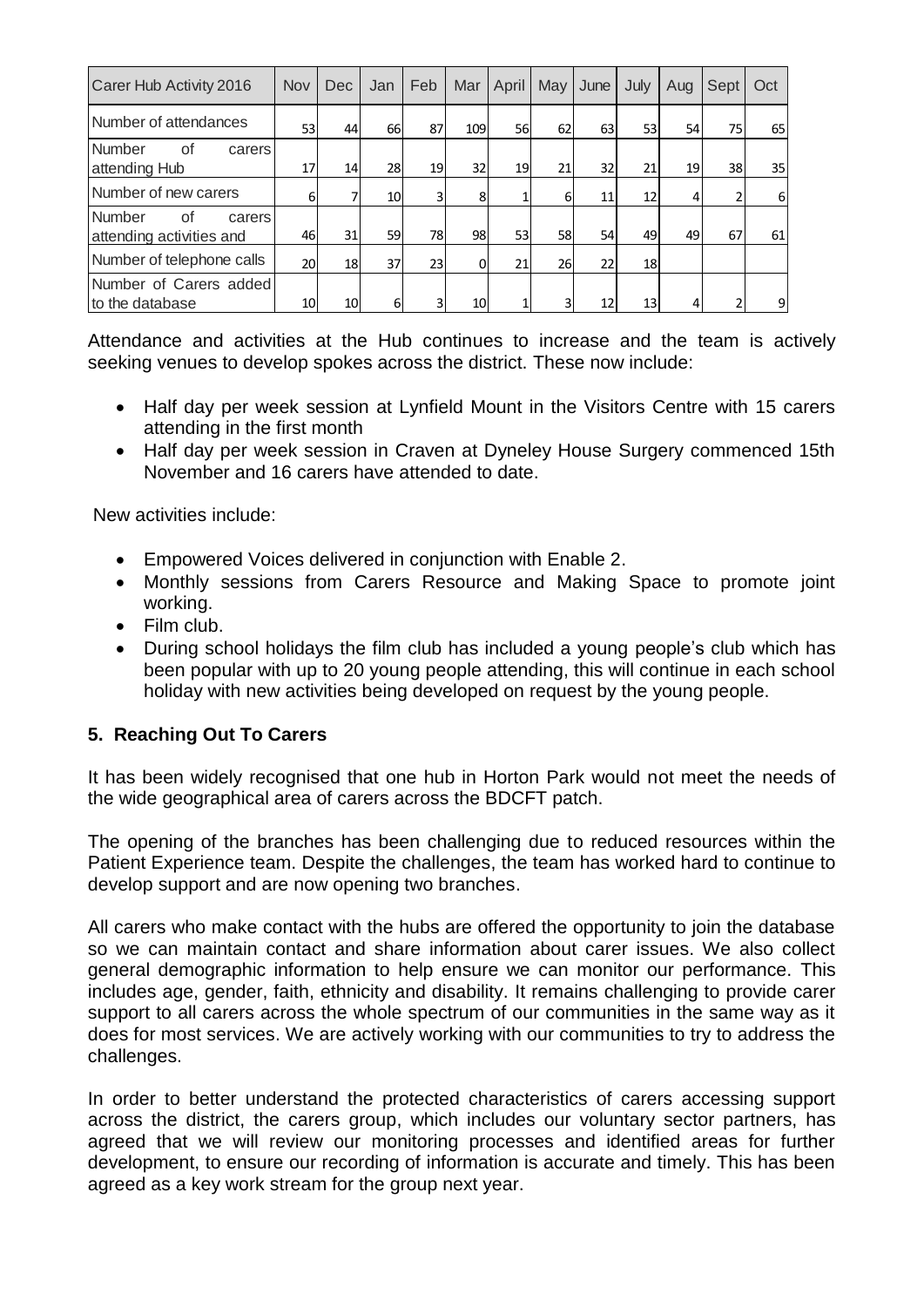The following table shows the ethnicity of carers on the database. There are a total of 170 carers on the database 137 have completed the information.

| Ethnicity                         | Number | %    |
|-----------------------------------|--------|------|
| White - British                   | 90     | 64%  |
| Black/Black British - Caribbean   | 4      | 3%   |
| Mixed - White and Asian           |        | 0.7% |
| Asian Pakistani                   | 21     | 13%  |
| White - Irish                     | 2      | 1.5% |
| Asian - Indian                    | 5      | 3.6% |
| Asian/Asian British - Bangladeshi |        | 0.7% |
| do not wish to disclose           | 2      | 1.5% |
| Black/Black British - African     | 4      | 3%   |
| Other Asian background            |        | 0.7% |
| Mixed Chinese/Caribbean           |        | 0.7% |
| <b>Mauritius</b>                  |        | 0.7% |
| Other                             |        | 0.7% |
| Central Eastern European          | 3      | 2.2% |

In order to promote the hub and the support available to carers more widely, we have been attending a number of different community groups. Whilst developing the pop up carer café in Skipton, the team has been to a range of events to promote the service and understand the needs of carers in the craven district. These include:

- Links with North Yorkshire County Council
- Craven Mental Health Forum
- Attendance at Self-care week events
- Promotion on BCB radio

We have also hosted stalls at:

- Young people's Event
- Airedale & BDCFT Foundation Trust Members Dementia event
- Young Carers event at Bradford University

We also encourage our staff to signpost people to the hub. The Trust introduced carer awareness training in April 2017. As part of our commitment to the Triangle of Care we have to demonstrate that 80% of clinical staff have completed this training. To date we have already trained 67% of in-patient staff. The training has information about:

- How to identify carers
- Recognising carers from diverse backgrounds
- Awareness of Young carers
- How to access support
- Information about the carer hub

As part of the ongoing commitment to carers, we are looking at creative ways to reach these groups and encourage them to access the support available. The introduction of the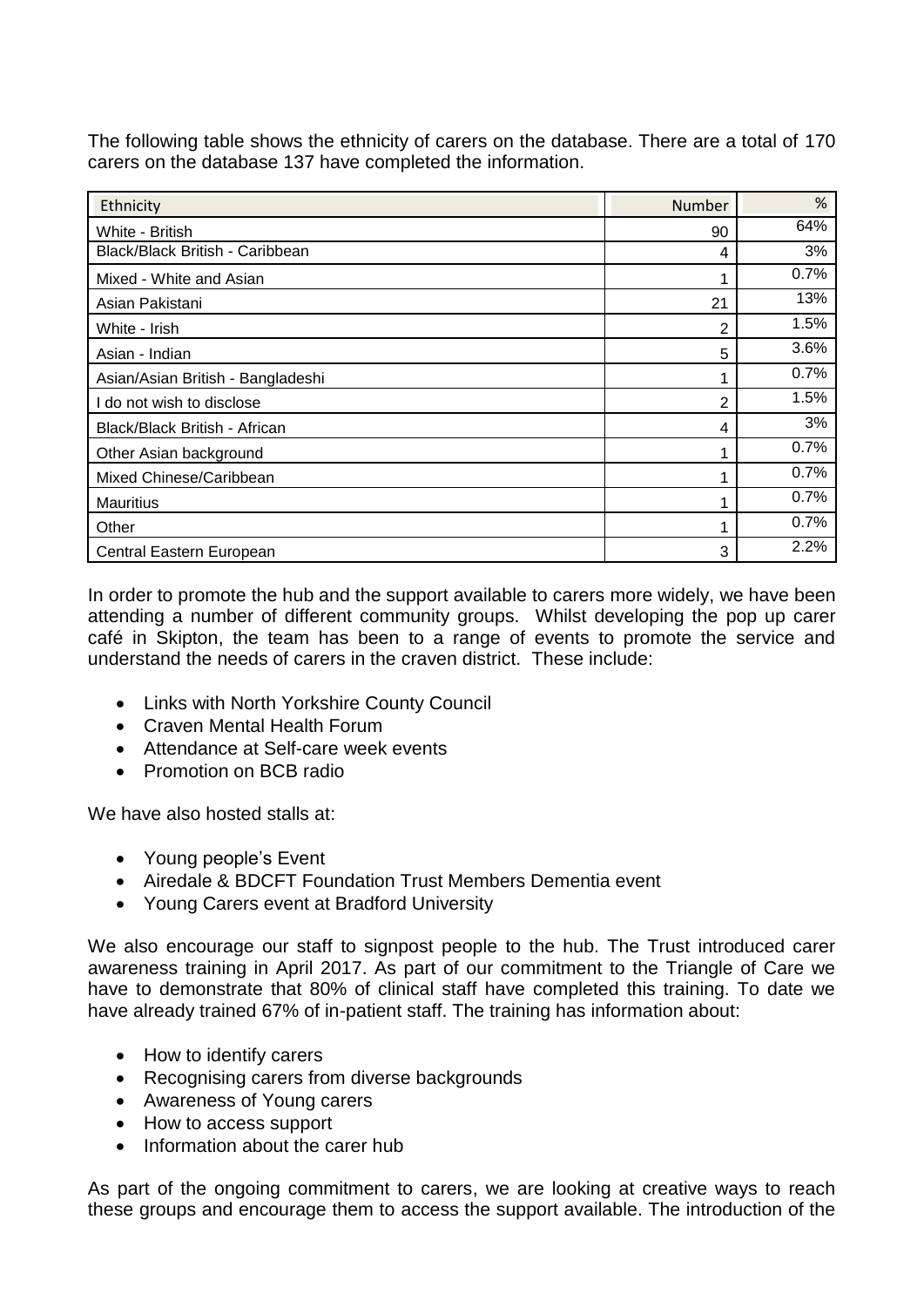Triangle of Care across the organisation is an example of how we will be able to ensure information reaches all carers regardless of their different characteristics or group. The Triangle of Care membership scheme enables the Trust to receive formal recognition of our commitment to cultural change and carer involvement. BDCFT's vision and that of our carers is better partnership working between service users, carers and professionals to creating a culture that promotes safety, supports recovery and sustains well-being throughout the Trust's mental health and community health services.

Triangle of Care (TOC) is being introduced in 3 phases designed to work towards organisational & cultural change.

- Phase 1 All inpatient wards & crisis teams to be completed by December 2017.
- Phase 2 All community mental health services by December 2019.
- Phase 3 All other Trust services by December 2021.

Since joining the scheme in July 2016, the Trust has put processes in place to embed Triangle of Care in the organisation including:

- Carer Champions Network has been established and Carer Champions identified for all in patient areas, community mental health teams are also identifying carer champions
- Carer awareness training part of Trust induction for all new staff since June 2016
- The Carer Awareness E-Learning package is live
- Carers information pack is being developed with carers
- Carer notice boards are being developed for in-patient areas by Carer Champions
- Six monthly reports on progress are submitted to You & Your Care Strategic Reference Group and Quality & Safety Committee
- Inpatient areas are developing carer networks with a variety of pop [up carer cafes
- Monitoring of compliance with carer awareness training via You & Your Care Strategic Reference Group.

The support of Governors to work with the Carer lead and partner organisations to reach out to our diverse communities would be welcomed. A Governor attends the Carers in Action meetings and ongoing work in communities is vital to continue to develop carer services for local communities. The Carer hub and branches are supported by volunteers and opportunities for local people to become involved are encouraged either from Governors or elsewhere.

Next steps:

- Develop and monitor the success of the branches of the carers hub which have opened at Lynfield Mount Hospital and Dyneley Barn Skipton
- Complete phase 1 submission for Triangle of Care  $5<sup>th</sup>$  January 2018
- Commence implementation of Phase 2 of Triangle of Care (Community Mental Health Teams) - January 2018
- Continue to roll out Carer Awareness training to ensure all staff can identify and sign-post carers to appropriate support
- New promotional materials are being produced reflecting the extension of carer hub services which are available to teams as hard copy or electronic versions. These will also be available to Governors to distribute if required.